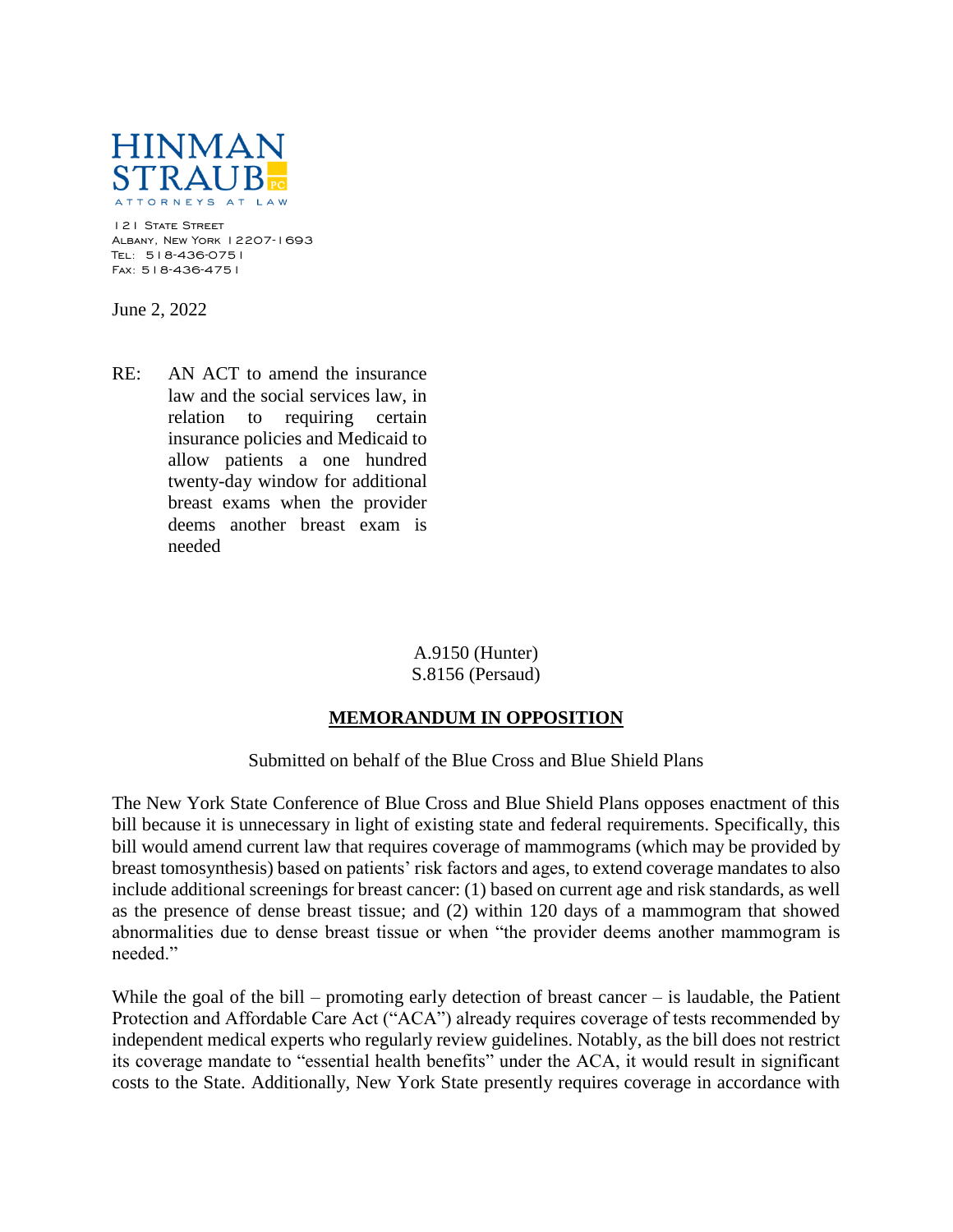federally accepted clinical guidelines, and prohibits the imposition of deductibles and copayments for any covered screening and diagnostic imaging for the detection of breast cancer.

Since 2010, the ACA has required health plans to cover all screening tests for breast cancer that are designated as "A and B Recommendations" by the United States Preventive Services Task Force ("USPSTF"). The USPSTF is an independent panel of national experts in prevention and evidence-based medicine that promulgates standards in accordance with processes that "align with the National Academy of Medicine's (formerly the Institute of Medicine) recommendations for guideline development."<sup>1</sup> Pursuant to the ACA, insurers must cover such services with A or B Recommendations, which are considered "essential health benefits" and are not subject to copays or deductibles. 2

Current USPSTF recommendations find that "evidence is insufficient to assess the balance of benefits and harms of adjunctive screening for breast cancer using breast ultrasonography, magnetic resonance imaging, DBT [dense breast tomosynthesis], or other methods in women identified to have dense breasts on an otherwise negative screening mammogram."<sup>3</sup> Such recommendations are in line with those of the American College of Obstetricians and Gynecologists, which state that "[w]omen with dense breasts have a modestly increased risk of breast cancer and experience reduced sensitivity of mammography to detect breast cancer. However, evidence is lacking to advocate for additional testing until there are clinically validated data that indicate improved screening outcomes…. The American College of Obstetricians and Gynecologists does not recommend routine use of alternative or adjunctive tests to screening mammography in women with dense breasts who are asymptomatic and have no additional risk factors." 4

Notably, USPSTF recommendations regarding breast cancer screenings are presently being updated.<sup>5</sup> This process is indicative of the importance of utilizing USPSTF recommendations for determining coverage of all preventive screenings and tests – namely, to premise such coverage on empirical, clinically based, and peer-reviewed independent guidelines that are revised as our scientific understanding of medical conditions evolves. However, as this bill does not restrict

3 U.S. Preventative Services Task Force, "Final Recommendation Statement - Breast Cancer: Screening," Jan. 1, 2016, *available at* https://www.uspreventiveservicestaskforce.org/uspstf/recommendation/breast-cancerscreening.

 $\overline{a}$ 

<sup>1</sup> U.S. Preventative Services Task Force, *Standards for Guideline Development*, *available at* 

https://www.uspreventiveservicestaskforce.org/uspstf/about-uspstf/methods-and-processes/standards-guidelinedevelopment*.*

<sup>2</sup> American Cancer Society, *Insurance Coverage for Colorectal Cancer Screening*, *available at* 

[https://www.cancer.org/cancer/colon-rectal-cancer/detection-diagnosis-staging/screening-coverage-](https://www.cancer.org/cancer/colon-rectal-cancer/detection-diagnosis-staging/screening-coverage-laws.html#:~:text=The%20Affordable%20Care%20Act%20(ACA,Services%20Task%20Force%20(USPSTF))

[laws.html#:~:text=The%20Affordable%20Care%20Act%20\(ACA,Services%20Task%20Force%20\(USPSTF\)](https://www.cancer.org/cancer/colon-rectal-cancer/detection-diagnosis-staging/screening-coverage-laws.html#:~:text=The%20Affordable%20Care%20Act%20(ACA,Services%20Task%20Force%20(USPSTF))*.*

<sup>4</sup> The American College of Obstetricians and Gynecologists, "Management of Women With Dense Breasts Diagnosed by Mammography: Committee Opinion Number 265," Reaffirmed in 2020, *available at*  https://www.acog.org/clinical/clinical-guidance/committee-opinion/articles/2015/03/management-of-womenwith-dense-breasts-diagnosed-by-mammography.